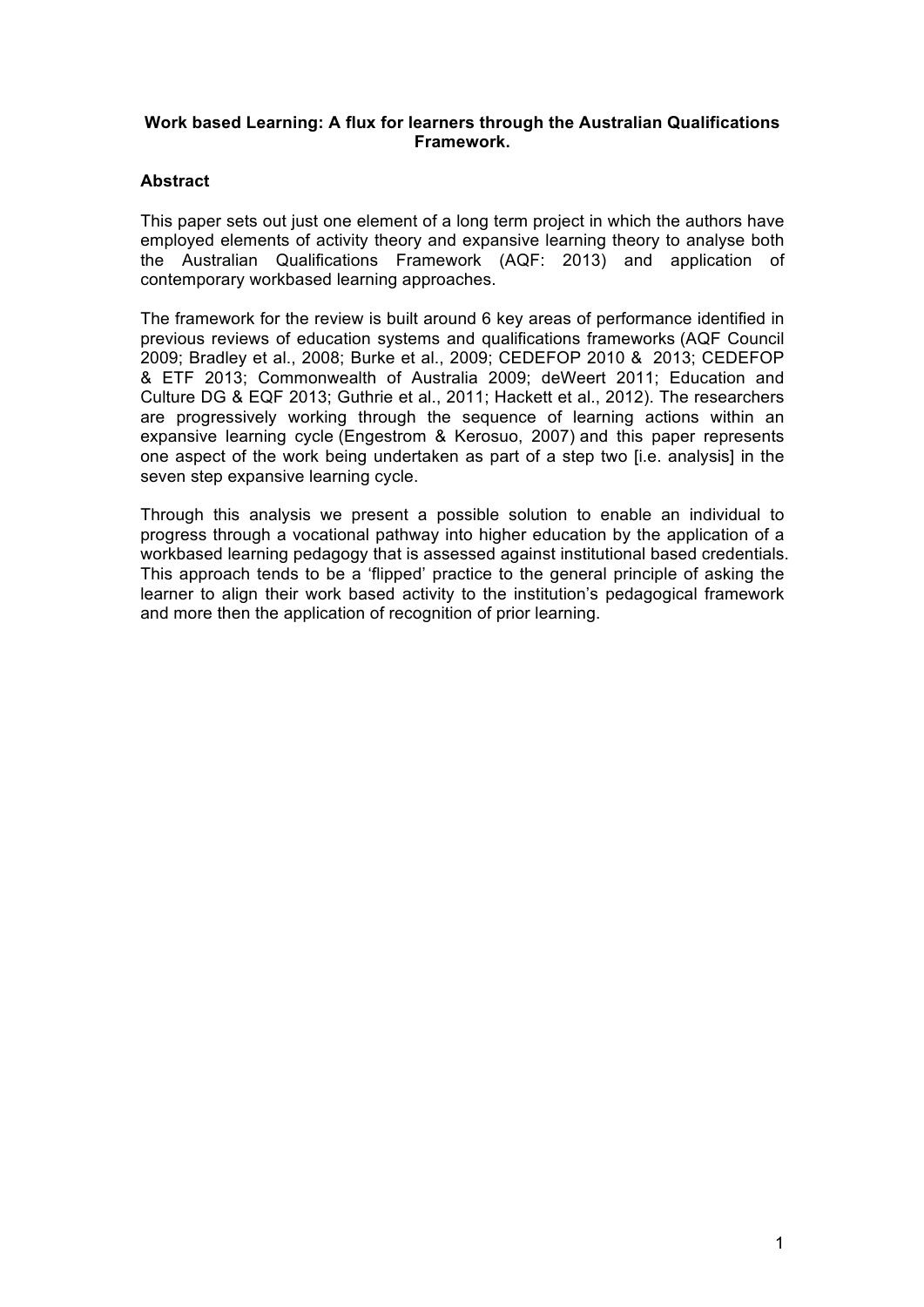#### **Introduction**

Notions of learning being 'lifelong' [as opposed to learning up to when you finish your formal 'education'] have been evolving in parallel with related social and economic developments [such as changes in the nature of work, the expansion of information technologies and the globalisation of markets] over some 40 years or more (Andersson et al., 2013; Australian Workforce and Productivity Agency 2013; CEDEFOP 2010; Engestrom 2011; Pitman and Vidovich 2013).

During the latter part of this evolution, there has be a development in education management to construct qualifications frameworks [QFs] not only as a means of connecting a person's own lifelong learning journey with various levels of accredited learning [within the education services industry] and to recognise learning that occurs outside formal education settings (AQF Council 2009 & 2013; CEDEFOP 2013; Education and Culture DG & EQF 2013; Ministry of Science Technology & Innovation 2005).

As a result of this, QFs are now a part of governments' education policy menus, such as Australia, New Zealand Europe and Britain. From a policy perspective, it appears that one important function of QFs is to build capacity into the education system to be able to respond to the labour market's need for not only higher levels of skill but also, different skills.

However, it is clear that QFs do vary in purpose with these variations spread across a wide spectrum from being 'transformational devices to descriptive tools' (CEDEFOP 2010, p. 10). As well, QFs are a mechanism for bringing a level of 'regulation' over the education industry and its various layers and sectors. For example, standards and obligations regarding the transfer, accumulation and recognition of credit are generally incorporated within QFs. This brings the promise of clear pathways of progression, that enable students to not only see and plan how to progress, but to then use their progressive achievements as the foundation for the next step. As part of the credit process, QFs have been designed to incorporate the recognition of non-formal learning [be it from work or personal interests] as well as to give certainty to the credit that will be granted from a previous level of [lower or related] study.

Building capacity into the education and training system is an important driver for QFs because contemporary developed economies are facing ongoing challenges to produce sufficient numbers of graduates to meet labour market demands (Australian Workforce and Productivity Agency 2013; CEDEFOP 2011; deWeert 2011; Hackett et al., 2012). In recent years in Australia, there has been a significant increase in enrolments in bachelor degree awards (Commonwealth of Australia 2009; Bradley et al., 2008; Norton 2013); however, there are questions as to whether this is sustainable (deWeert 2011; Norton 2013).

It seems likely that to achieve longer term continued growth in the number of tertiary level graduates, the education and training system in Australia will need to have a number of different pathways for both entry into and progression through undergraduate degrees. It is surprising that the Australian education and training system has been reluctant to embrace some developments, which have proved to be effective in other developed countries and regions.

In a country noted for its early development of initiatives such as distance education and professional doctorates (National Qualifications Authority 2006), it is surprising that there appears to be such a strong focus on traditional, academic progression as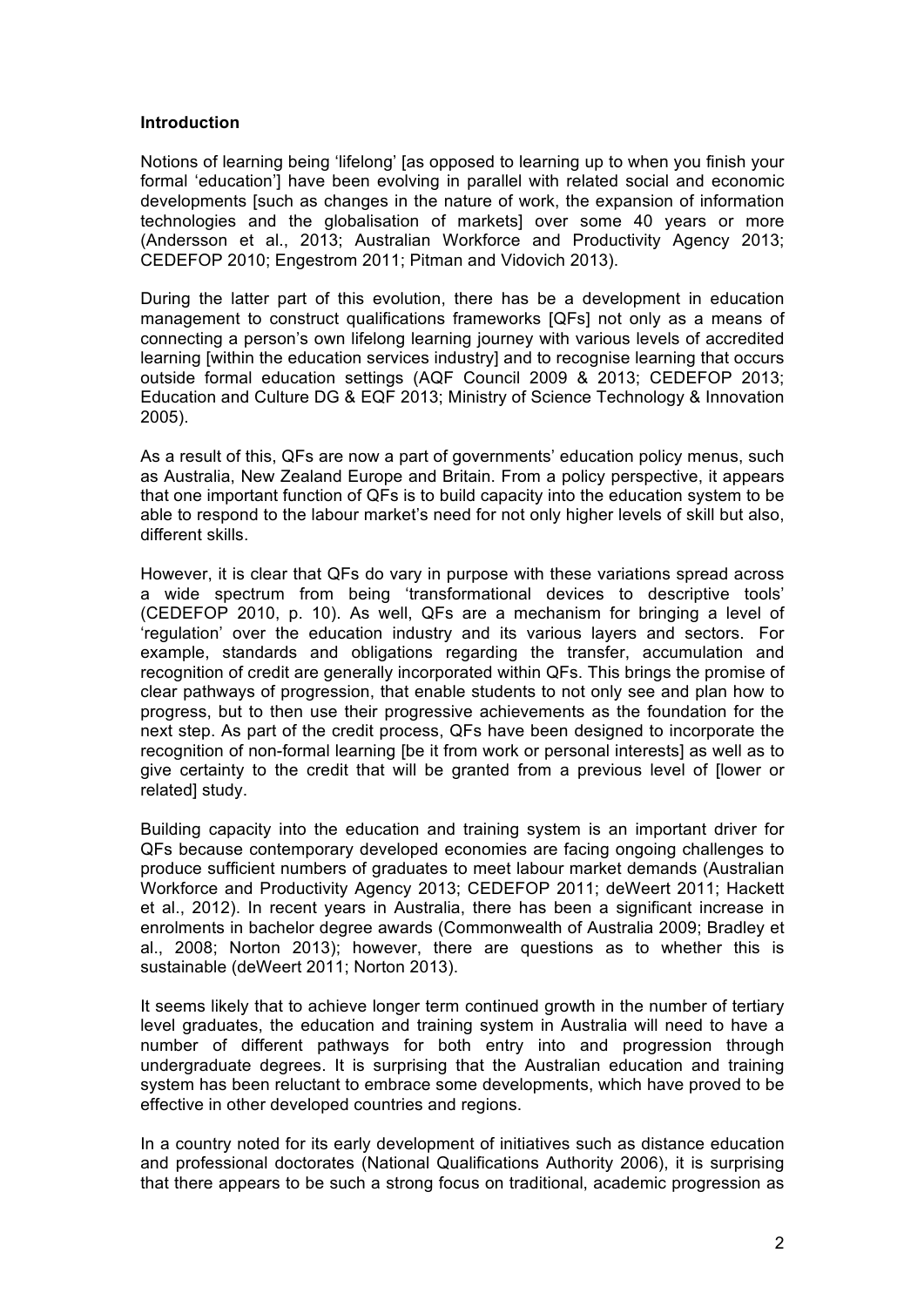the primary pathway for responding to the emergent needs of the Australian labour market.

Australia first established its national qualifications framework in 1995 (AQF Council, 2013; Burke et al., 2009) with important iterations leading up to the current Australian Qualifications Framework [AQF], which came into operation from 2015 (AQF Council 2013). The challenges that have prompted such a policy are clear. One such challenge is that by 2025, according to modelling developed for Australia's latest workforce strategy, Australia could be 2.8 million short of the number of higher-skilled qualifications that industry will demand. (Australian Workforce and Productivity Agency 2013, p.9).

At the same time, another important challenge is that many Australians lack the language, literacy and numeracy skills to participate in training and work. Only just over half (54 per cent) of Australians aged 15 to 74 years have been assessed as having the prose literacy skills needed to meet the complex demands of everyday life and work (Australian Workforce and Productivity Agency 2013, p.9). The move from an 'egg ' to an 'hour glass' shaped labour market (Winter & Bryson, 1997) [with greater numbers of workers at the 'opposite' ends of the hour glass] is present in Australia as well as other developed countries and this represents a major challenge for the efficacy of policy tools such as the AQF.

In short, there is a reasonable level of doubt that the current approach to education and training service delivery in Australia will achieve the countries desired outcomes in regard to graduates. [The issues at the other end of the hourglass are just as important but our focus in this paper is on the education and training system.]

This review has been undertaken as part of an ongoing action research oriented project being undertaken by a small group of researchers seeking to develop and expand workbased learning in Australia. Workbased learning is an important pathway available to students in the United Kingdom [and to varying degrees in other European countries] and the project members set out to better understand whether workbased learning is likely to be a beneficial addition to the pathways for achieving these targets in Australia.

To support the review of the Australian education system's performance and to ensure the need for completeness, the researchers firstly undertook a desk review of this performance using key elements of the Australian Qualification Framework. The researchers identified from the literature (AQF Council 2009; Bradley et al., 2008; Burke et al., 2009; CEDEFOP 2010 & 2013; CEDEFOP & ETF 2013; Commonwealth of Australia 2009; deWeert 2011; Education and Culture DG & EQF 2013; Guthrie et al., 2011; Hackett et al., 2012), six key issues that would provide the basis for a complete review of performance. The issue headings identified are (1) Labour market (2) Standards and Quality (3) International (4) Credit and RPL (5) Pathways and (6) Responsiveness. The researchers use these issues as the foundation for a baseline assessment of the AQF with a view to using this baseline to assess the extent to which new offerings, such as workbased learning, would be likely to lead to improved performance.

Then, drawing on previous workbased learning research and literature (Cairns & Malloch 2011; Costley 2000 & 2011; Costley & Lester, 2012; Costley & Stephenson, n.d.; Garnett 2013; Garnett et al., 2009; Garnett & Young, 2008 & 2009; Cunningham et al., 2004; Portwood & Costley 2000; Roodhouse & Mumford 2010; The Higher Education Academy, 2010) the primary characteristics of workbased learning are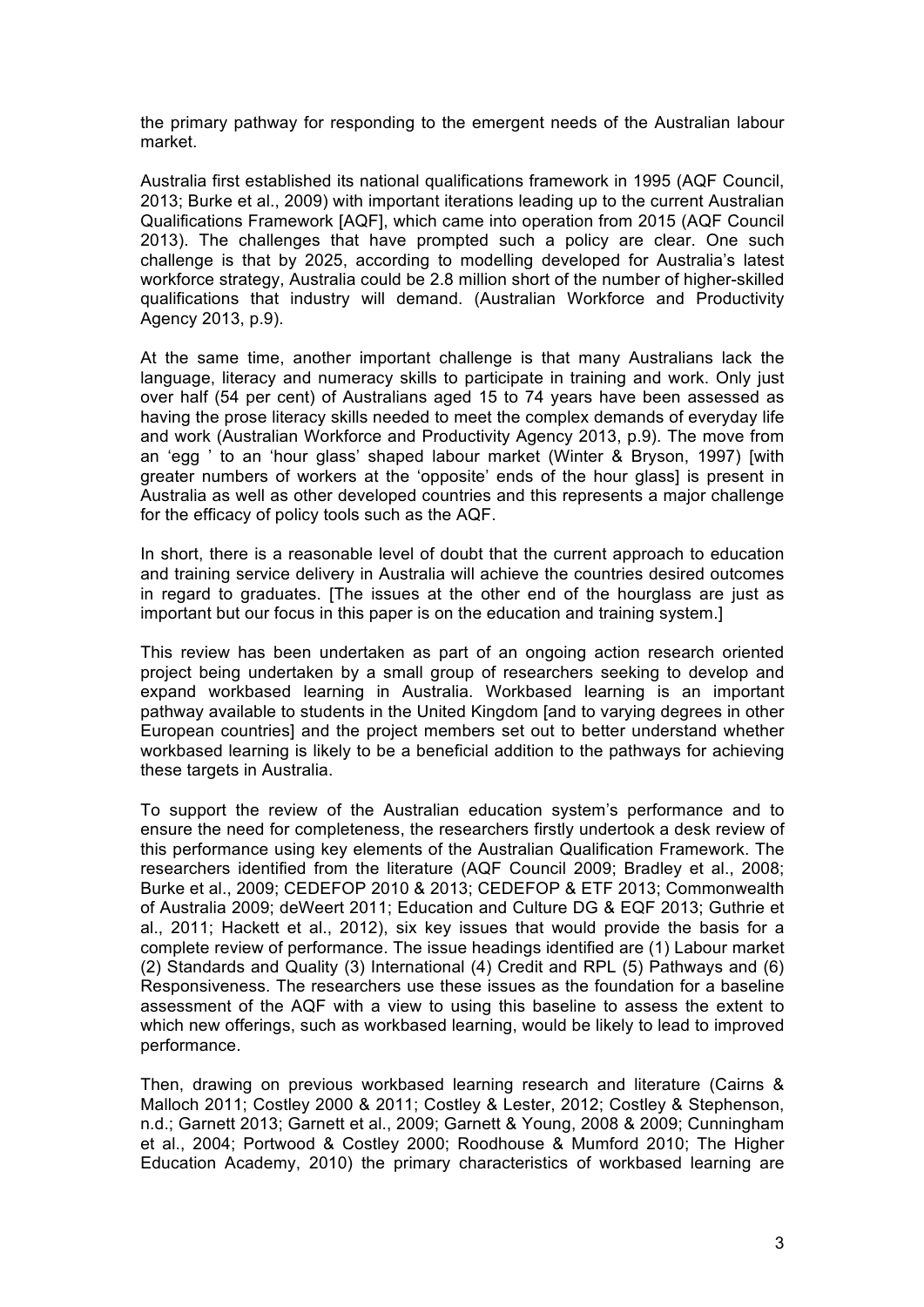mapped against the overall baseline assessment of education and training services, to determine if and where improvements are likely to be achieved.

#### **Review of Education and Training Services in Australia**

As noted above, the contemporary concepts of lifelong learning and qualifications frameworks appear to be the foundation for extensive efforts by governments, educators and business to respond to major changes in labour markets. The characteristics and structure of labour markets are changing, in part, because the nature of work is changing. Work is changing because both the objects and means of production are changing and because product life cycles have shortened (Australian Workforce and Productivity Agency 2013; Engestrom 2011). As a result, the labour market now requires more people to have more knowledge skills and it also requires people to change jobs [and to re skill] more often. Andersson et al., (2013, p. 406) suggest that –

*As a concept, lifelong learning partly replaces former concepts such as adult education (Lindeman, 1926), and lifelong education (Faure, 1972). Lifelong learning has become the dominant manner in which the education and learning of adults is addressed in policy terms.*

No longer is it expected that a person's original training or qualification will be the primary basis of what they do at work over their working life. This is the context within which the AQF has been developed. The primary intent of the AQF is usually illustrated as a wheel with equal segments given to each of the ten levels from leaving high school [Level 1] to the highest academic award [Level 10] (AQF Council 2013). The thrust of the AQF is directed towards supporting a learner's journey, through time, around the wheel (See Diagram One below). All segments are depicted as being equal in size and joined to the next one. Such illustrations convey the highest level of learning.



**Diagram One:** The Australian Qualifications Framework Wheel

In conjunction with detailed descriptions of the learning, and the learning outcomes, expected at each of the ten levels in the above circle, the AQF also includes several supporting policies that underpin the overall objectives of the framework (AQF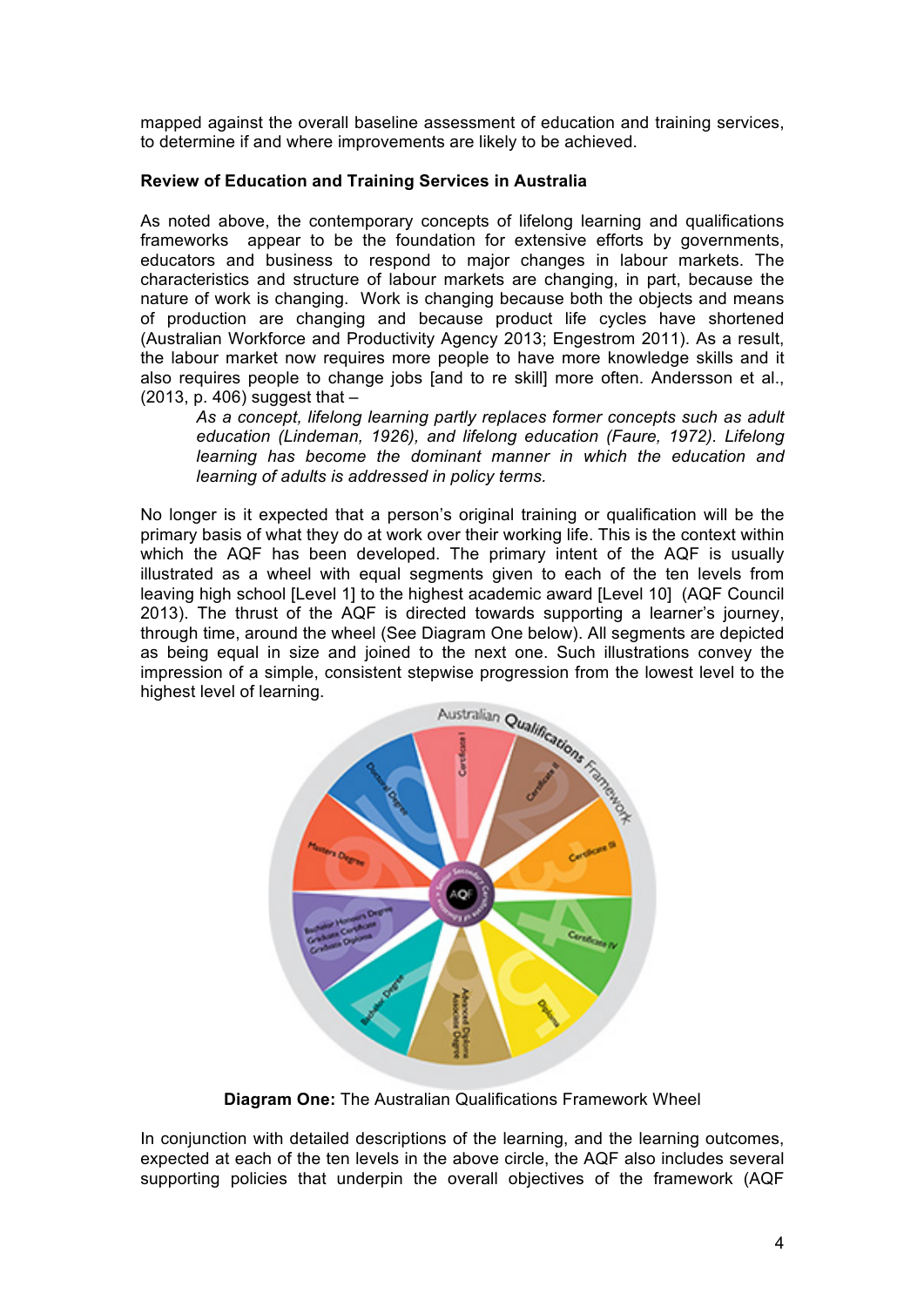Council 2013). The material is comprehensive and framed in the familiar lexicon of QFs developed in jurisdictions throughout the world. Even so, this does not detract from the essential thrust of the material and it is very clear that the primary objective of the AQF is to enable a learner to progress around the circle on a supported, rewarding, integrated, open learning journey. This review endeavours to assess the extent to which this is what is actually experienced by learners in Australia.

As noted earlier, the framework for this review comprises six key issues [and their related questions], which have been identified from a review of the literature relating to qualifications frameworks. In simple terms, our objective is to make a broad assessment of how well what is depicted in Diagram One is actually a reflection of the operation of education and training services in Australia. Our particular focus is on the qualifications offered at the 7 and/or 8 levels predominately by the university and the vocational sectors. The primary issue headings and questions are as follows

1. **Labour Market** - how are education and training services linked to the needs of the labour market? **Answer** - The education and training sector has generally responded by increasing enrolments and graduates, with funding driven initiatives being evident in the VET area. Whereas the higher education sector has an

emphasis on demand driven funding, uncapped numbers and student loan schemes, as the basis to achieve the government targets and this approach would be unstainable.

- 2. **Standards and Quality** is there an integrated system to allow a progressive learning journey for each individual student/learner? **Answer** - The education and training sector is still a 'split' governance model, representing a flaw and substantial failure in governance design in the system. Without some significant change to this model it will not provide an incentive to adopt new practices or standards beyond traditional lecture style delivery.
- 3. **International** to what extent is there 'mobility' for learners and workers across national boundaries? **Answer** - The AQF is well aligned with other QFs and there are clear and high levels of both student and worker mobility. The current market suits the education and training sector's formal academic orientation and traditional delivery and in fact the success of the approach to the migration of skilled workers provides a 'back up' to shortfalls in the provision of education services domestically.
- 4. **Credit and RPL** are different forms of knowledge recognised and can learners gain full recognition of their prior achievements as they progress on their learning journey? **Answer** – The overall approach by the education and training sector is still somewhat limited by institutional traditions, system incentives that act as a disincentive for improvement in this area. Evidence indicates that this situation is developing more rapidly in the private VET sector.
- 5. **Pathways** are there multiple connected/integrated ways in which learners can gain their learning and qualifications? **Answer** – At this stage it appears that other, alternative pathways, are more likely to be fully developed by alternative independent providers as institutional funding models provides for the single mass attendance tradition of teaching and learning.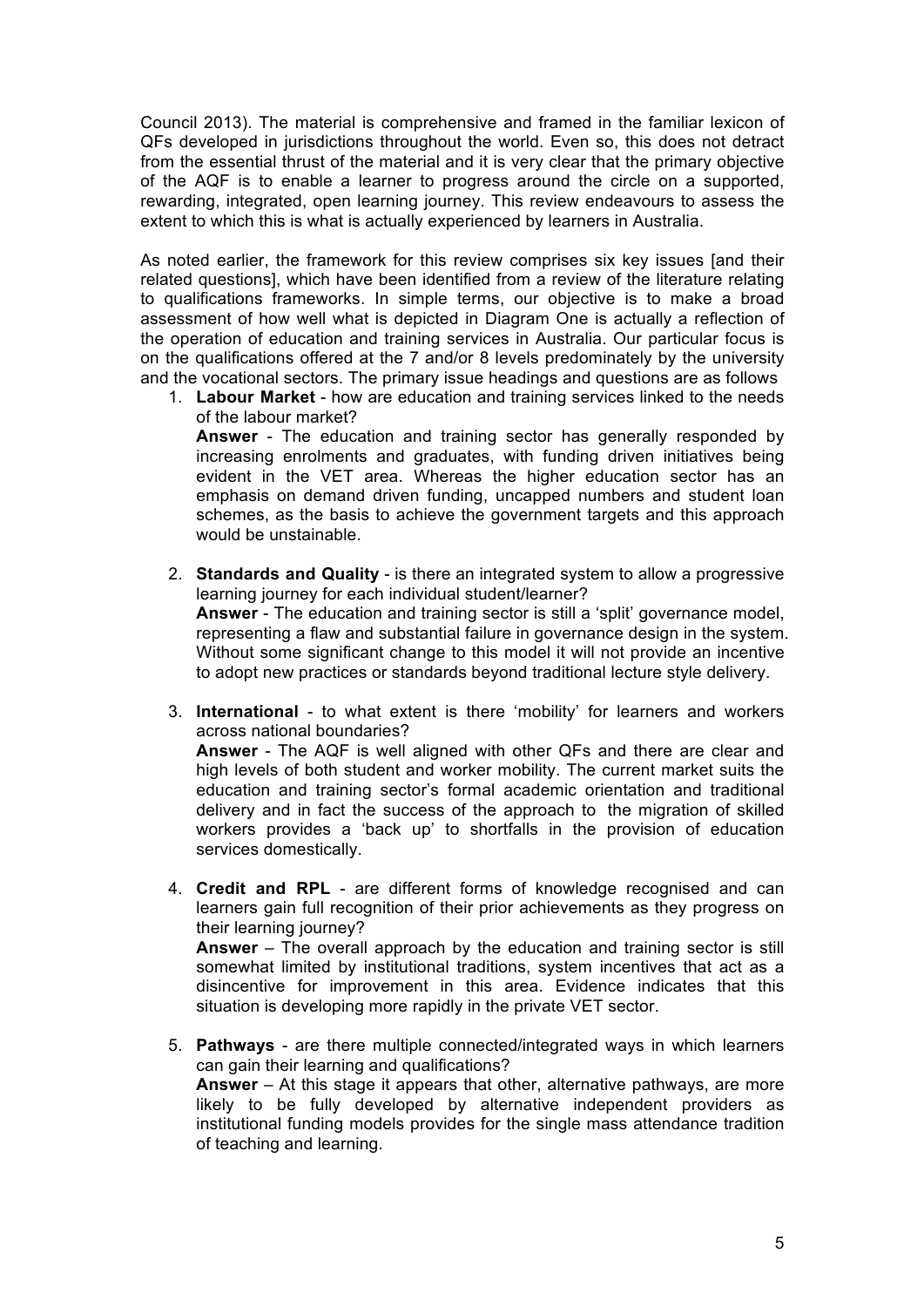6. **Responsiveness** - are there a variety of education products to suit varying needs of learners with different backgrounds? **Answer** – The preferred approach by education and training institutions is towards students who 'fit the system'. The added demands and workload for staff is a barrier to look seriously at alternative education program offerings that change the sectors role and relationship with its content and its students.

Whilst previous reviews and literature provide a basis for developing these headings/questions, it is also considered that the objectives expressed within the AQF itself provide a good source for framing the review (AQF Council, 2013).

As we reviewed developments in regard to Australia's qualifications frameworks it was difficult not to note the potential for the 'reform' agenda of the AQF to be overtaken by a 'marketing' agenda that potentially shifts emphasis from driving change in education and training services to growing business opportunities and maintaining the status quo. Others have noted the scope for qualifications frameworks to be simply 'descriptive' rather than 'transformational'. It is difficult to avoid the conclusion that Australia is moving more towards a 'descriptive' QF as evidenced by the dilution of the strategic agenda of the Australian Qualifications Council, through its narrowing planning objectives over recent years (AQF Council 2014).

It is possible that, if there is no clear evidence of responsiveness in the AQF to the major issues confronting the community and its economy, then its policy life cycle is likely to be more short lived than anticipated. Of course it would not be the first policy agenda to be neutered by key stakeholders with opposing interests. It is against this background that we consider each of the six headings in turn and conclude with a summary 'answer' to each issue/question from a work based learning perspective.

# **Characteristics of Work Based Learning**

The characteristics of WBL will be incorporated in the paper by using the same questions [used above to assess education and training services in Australia] simply by replacing 'education services' with 'workbased learning' in each of the questions. This provides a good opportunity to both explain some key characteristics of workbased learning at the same time as identifying the points where this pathway could make a material improvement to education and training services in Australia. The revised set of questions then becomes-

**Labour Market** - how is work based learning linked to the needs of the labour market?

**Standards and Quality** - is there an integrated system to allow a progressive learning journey for each individual student/learner using workbased learning?

**International** - to what extent is there 'mobility' for learners and workers across national boundaries that have undertaken workbased learning?

**Credit and RPL** - are different forms of knowledge recognised and can learners gain full recognition of their prior achievements as they progress on their learning journey using workbased learning

**Pathways** - are there multiple connected/integrated ways in which learners can gain recognition and qualifications using workbased learning?

**Responsiveness** - does workbased learning provide a variety of education products to suit varying needs of learners with different backgrounds?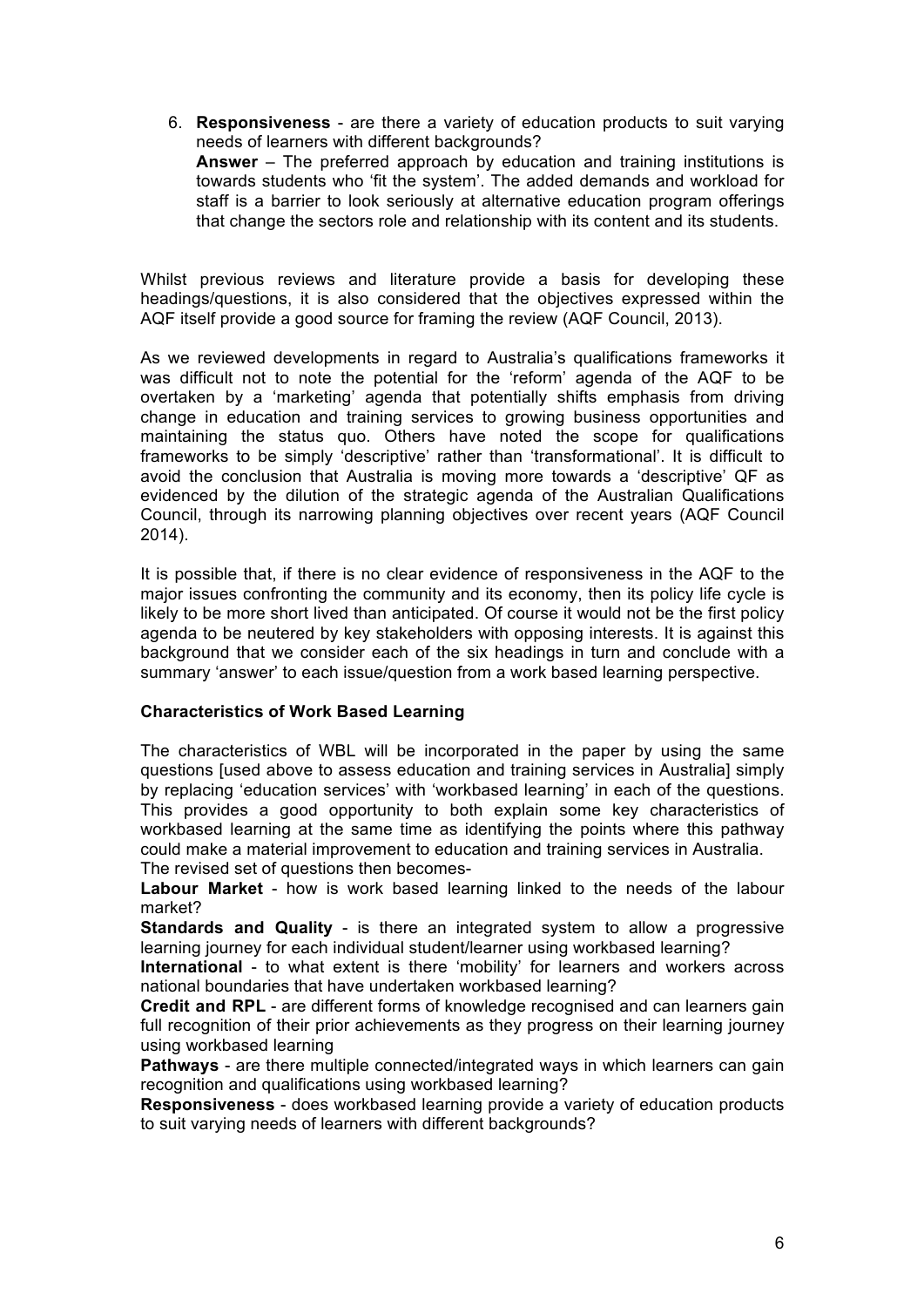# *Labour Market*

The curriculum of a workbased learning award is built upon and around the learning agreement, established through a process of resolution between the education and training providers, the student and the student's employer (Garnett, 2000). Learning objectives are established for each student and these are intended to reflect a consensus of the parties. The common ground that reflects this consensus means that the curriculum is not borne out of a particular disciplinary perspective, nor is it borne out of a predefined vocational or professional prescription (Portwood 2000; Portwood and Costley 2000). This means that workbased learning sits in a rather unique direct relationship between the workplace [and its needs] and the student's personal and professional aspirations. Therefore, unlike conventional vocational or disciplinary courses/programs, it is not separate to or outside the labour market. It is, to a large degree, embedded in it. Consequently, it is considered that the risks, associated with conventional programs [in that they sit outside the labour market], are much reduced through a workbased learning approach.

# *Standards and Quality*

The philosophy of workbased learning is to recognise a broad range of learning and learning experiences but at the same time, no diminution in the standards and quality [relative to traditional, academically-centric programs] is countenanced (Brodie & Irving 2012; Doncaster 2000; Garnett 2010). There is no requirement to adjust any of the standards set out in qualifications frameworks and this is well evidenced by the accreditation of workbased learning programs across the UK and to a much lesser extent [by virtue of the limited number of such programs being offered] in Australia.

In fact the standards and quality of workbased learning are applied in an integrated manner to experiential learning and academic learning and, in so doing, ensuring that all forms [of learning] are dealt with in the same comprehensive manner. In this way the risks associated with the unstructured approach to different types of learning [evident in the current diverse and at times unstructured and unfunded approaches to RPL in Australian institutions] are thus avoided. The epistemological and pedagogical justification for workbased learning is now well established in universities (Costley 2000; Garnett and Young 2008 & 2009; Garnett and Workman 2009; Kennedy 2000; Portwood 2000). The primary issues for quality and standards in the Australian context revolve around the current ad hoc, institution-by-institution, department-by-department interpretation of different forms of learning.

# *International*

It is clear that because the standards and quality of workbased learning operate within the overall existing qualifications frameworks in place in those jurisdictions where there are these two elements in place - QF and workbased learning, then the mobility issue is no different to any other award in those jurisdictions.

# *Credit and RPL*

As noted above, workbased learning brings all credit and RPL considerations into a structured, formalised and financially sustainable environment. It is testimony to the enormous financial rewards accruing to Australian universities for their core academic programs that they have not recognised the further organisational and financial benefits to them in adopting the philosophy and structure of workbased learning. As set out in the literature (Armsby 2000; Armsby and Costley 2000; Ball and Manwaring, 2010; Costley & Armsby 2007; Costley et al., 2010; Cunningham et al., 2004), the structure of workbased learning is simple, with a focus on three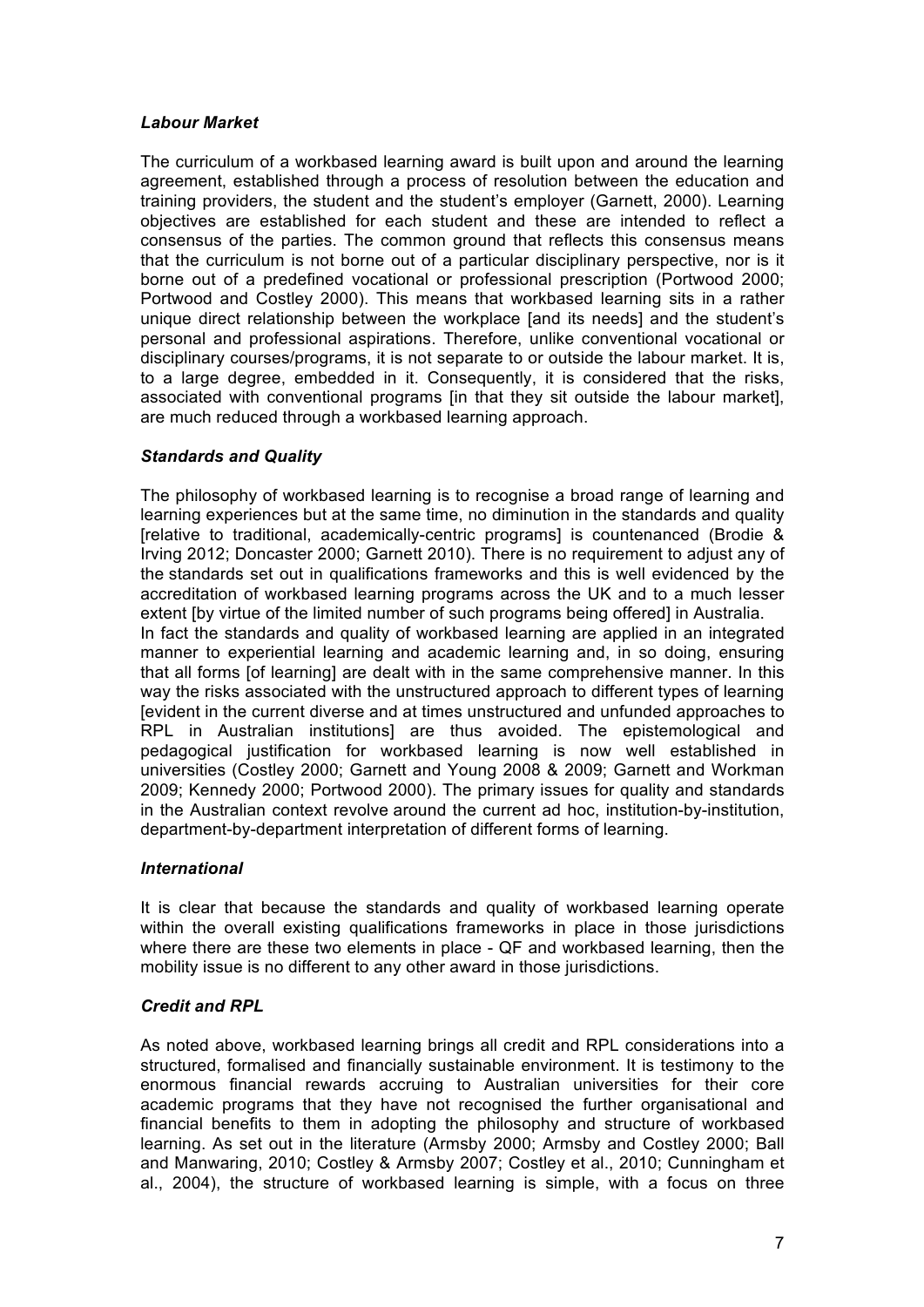primary elements - (1) review of learning and claims for recognition of past learning [incorporating academic and experiential learning] (2) development of learning plan incorporating learning objectives and a preferred award title that encapsulates the thrust of the qualifications sought and (3) workbased projects that provide the opportunity for and evidencing of learning to achieve the student's desired learning outcomes.

# *Pathways*

Unlike the majority of learning pathways offered by Australian providers, workbased learning offers a customised pathway for each student. To the extent that the structure set out above is the basis for all workbased-learning awards and is more or less a 'given', this 'framework' enables a student to pursue multiple pathways to achieve their learning objectives. This may involve elements of course work as required but also involves completely individualised project plans that plot the course of the student's learning journey. The way of achieving the learning is via the medium of the workbased projects but this may involve the student in multiple roles, in multiple settings and seeking to achieve divergent outcomes. The outcomes of this learning may be a new product or an improved way of doing a particular activity or project at work. In any event, the artefacts for assessment may be presented in a variety of ways consistent with the student's learning outcomes. All these divergent approaches are subjected to assessment in ways consistent with all education and training programs and in line with the qualifications framework for that jurisdiction. The scaffolding of the workbased learning program provides a multiplicity of in-built pathways.

# *Responsiveness*

The responsiveness of workbased learning begins with the philosophy and orientation of the program to sit 'beside' the student, and in so doing, facing the world with them. This is the model championed by the early twentieth century educationalist, philosopher John Dewey and is the basis for the workbased-learning tutor assisting the learner in understanding and explaining the learning they are seeking (Elkjaer 2008; Lester 2004; McKernan 2007). Without having a predetermined set of knowledge facts to deliver to the student, the workbased learning tutor is able to respond to the circumstances seeking to be explored by the student and to advise the student on the way forward; on ways and means of handling the situation and in coming to terms with an environment where the learner is undertaking work in areas that have not been codified to the extent needed by the learner and their organisation.

It is the essence of this 'responsiveness' that we have noted, causes the hesitation on the part of some practising academics to entertain the practise of workbased learning. It is the necessity for this responsiveness that we contend is causing senior administrators to avoid such flexible, hand crafted solutions. There is a definite shift, implicit in workbased learning, in relation to the power relations between student and adviser. Our observation is that education and training providers have many staff who are not well experienced in workplaces outside of education and training and, further, with the 'casualisation' of the workforce (Halcomb et al., 2010), many staff who are responsible for the delivery of standard 'content' driven programs are contracted to deliver fixed, existing, content based programs. Under these circumstances and with the advantages of very large 'cohorts' in popular subjects this 'cookie cutter' method for education and training delivery offers substantial profitability under existing government funding arrangements.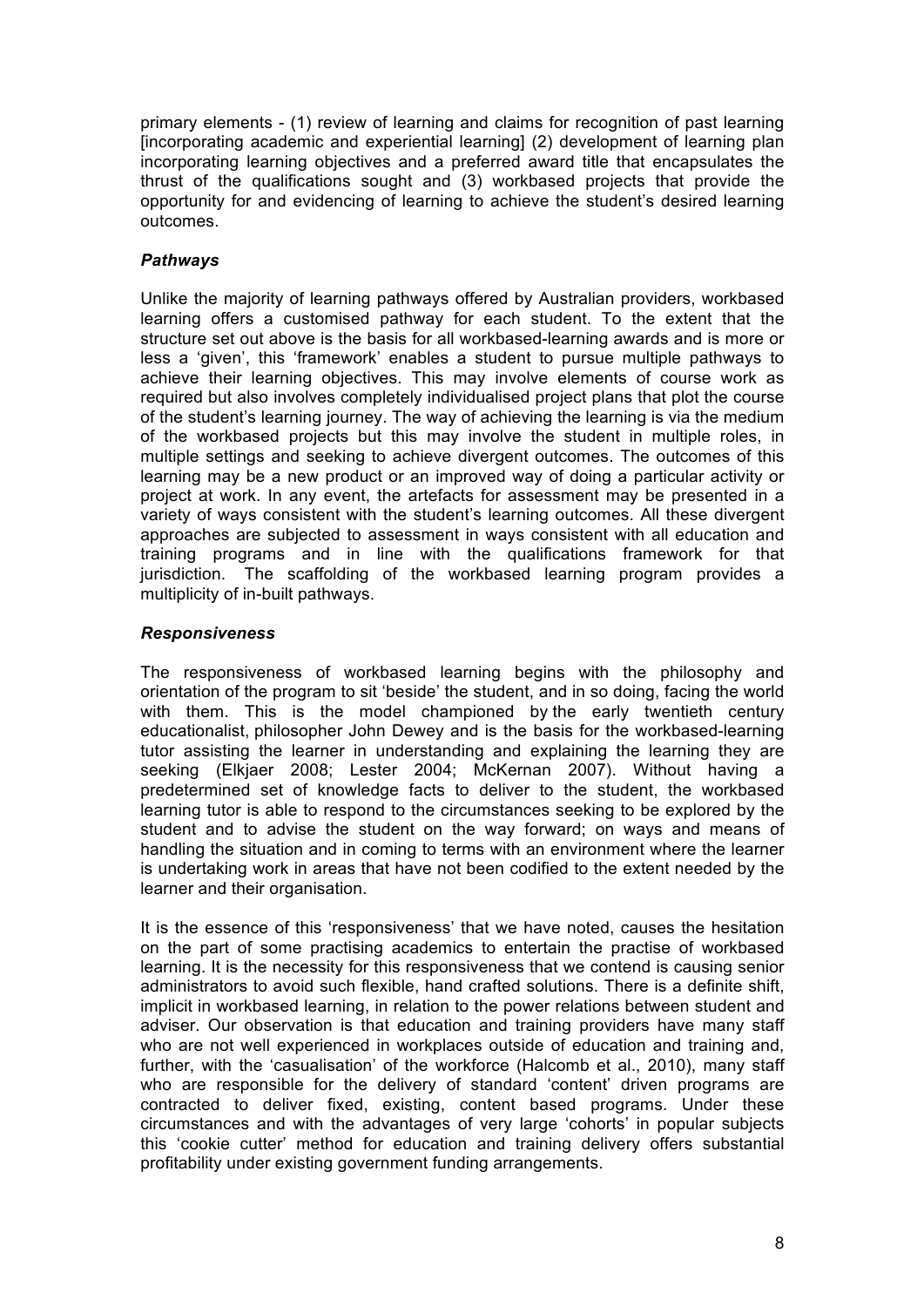#### **Summary of WBL Key Characteristics**

Utilising the brief review above, it can be seen that workbased learning has the potential to improve results in 5 of the 6 areas reviewed in this study. The reasons for this go to the heart of what makes contemporary workbased learning an important reform mechanism for education and training.

Workbased learning -

- connects the education and training into the workplace and builds the curriculum around what knowledge and learning is valued and needed by individuals and their workplaces
- puts equal value on accredited learning no matter its source or origin
- has an established pedagogy which aligns with existing qualifications frameworks so that it contributes to international [student and worker] mobility and conforms with established quality and regulatory requirements
- provides a multiplicity of learning pathways and responsiveness by virtue of a simple structure and it provides the opportunity for the teacher/tutor to 'sit beside' the student as they confront the issues and problems which are important to each student and their workplaces.

Given this, it is apparent that a broader implementation of workbased learning has the potential to create a much 'wider neck' in the hourglass, which we have used to characterise higher education services in Australia. This 'wider neck' is illustrated in Part One of Diagram Two below and is intended to represent a larger flow of students from experiential and vocational backgrounds into undergraduate programs. The 2013 National Workforce Development Strategy reiterates just how skinny this 'neck' currently is – in 2010 78% of students with a prior VET qualification were not given any credit on entry to university (Australian Workforce and Productivity Agency, 2013). Workbased learning is a well established approach to teaching and learning and provides an integrated method for assessing all types of prior learning.

Over time, a wider implementation of workbased learning could even contribute to building a single, 'connected' wheel of learning similar to the currently hypothesised one illustrated in on page six of this paper. The academic foundations of workbased learning are now well established and, with sufficient interest in and application of workbased learning, the AQF wheel could be reconnected by the incorporation of workbased learning providing the 'flux' between each of its segments. This reconnection is illustrated in Part Two of the Diagram Three below, with an element of workbased learning being able to contribute between all levels in the qualifications framework.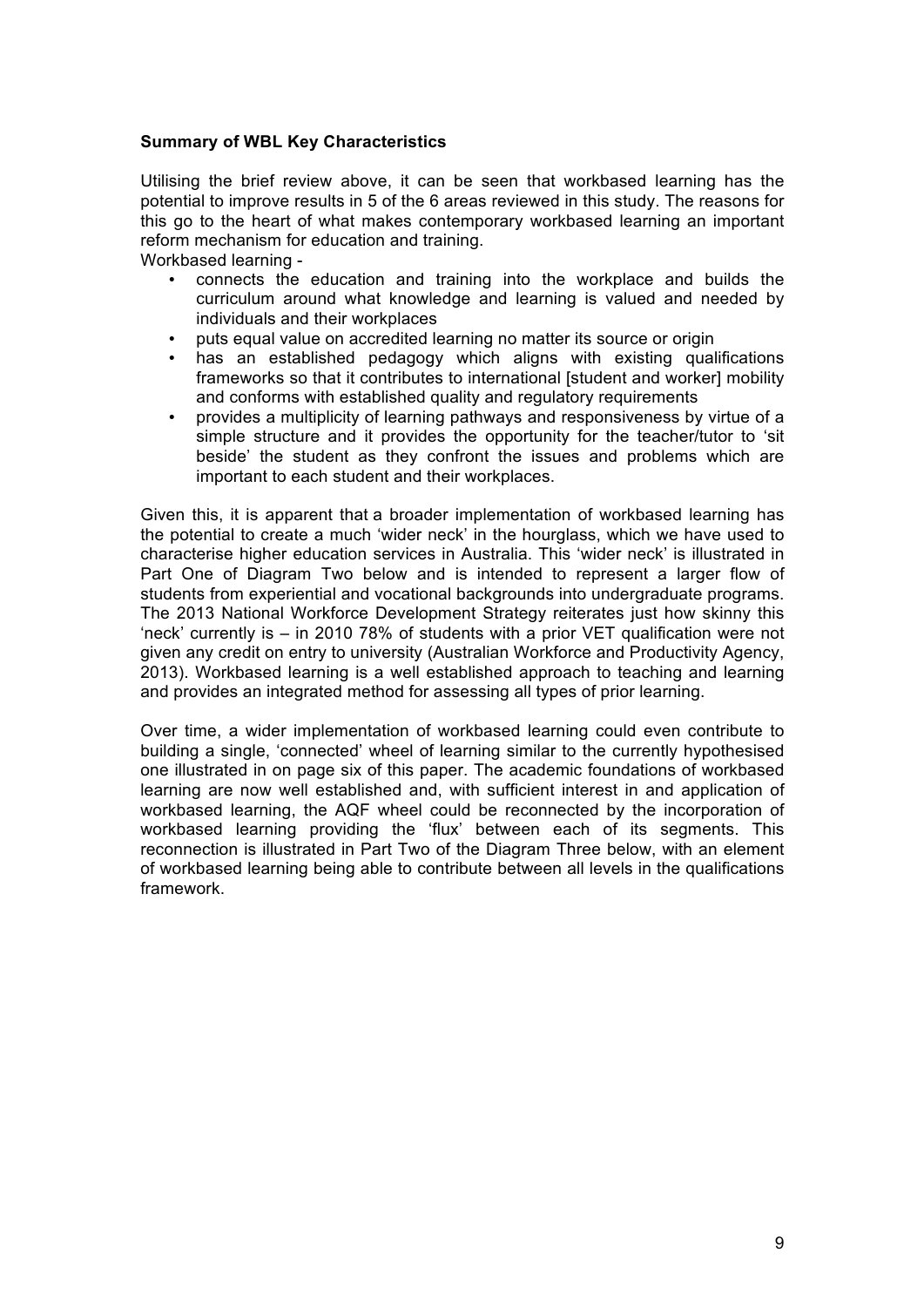

*Diagram Two: The evolutionary development of the Australian Qualifications Framework with the benefit of increased levels of workbased learning.*

In considering the two parts of the above diagram, it is important to recognise that workbased learning is only being presented as 'a' pathway and that a vibrant, sustainable education and training services environment will strongly support multiple, diverse pathways. The dominant, existing 'academic-centric' pathway provides excellent opportunities for many learners. This is because content driven, discipline/vocational centric programs are highly efficient and widely understood and accepted. However, those students who don't 'fit' this dominant pathway are less likely to progress and thereby, a significant opportunity for expanding our workforce skills is lost. The conclusion will now bring to a head our findings from this preliminary review of higher education services and the associated review of workbased learning.

# **Conclusion**

This study arises from the confluence of three important areas of enquiry - (1) notions of lifelong learning (2) education policy approaches such as qualifications frameworks [QFs] and (3) workbased learning. The objective of this review was to assess the extent to which workbased learning could potentially improve higher education services in Australia. To do this, a desk review of education and training services in Australia was undertaken [using key elements of the AQF as a basis for the review] and areas of achievement and improvement were identified. Then, a review of workbased learning was undertaken to identify its key characteristics and to assess the extent to which it would operate as a mechanism for improving education and training services in Australia. Several elements of workbased learning were identified that would lead to a material improvement in education and training services in Australia. However, this research has identified underlying barriers within the Australian education and training system that are likely to inhibit future offerings of workbased learning by Australian providers. This however, will not necessarily impede its application.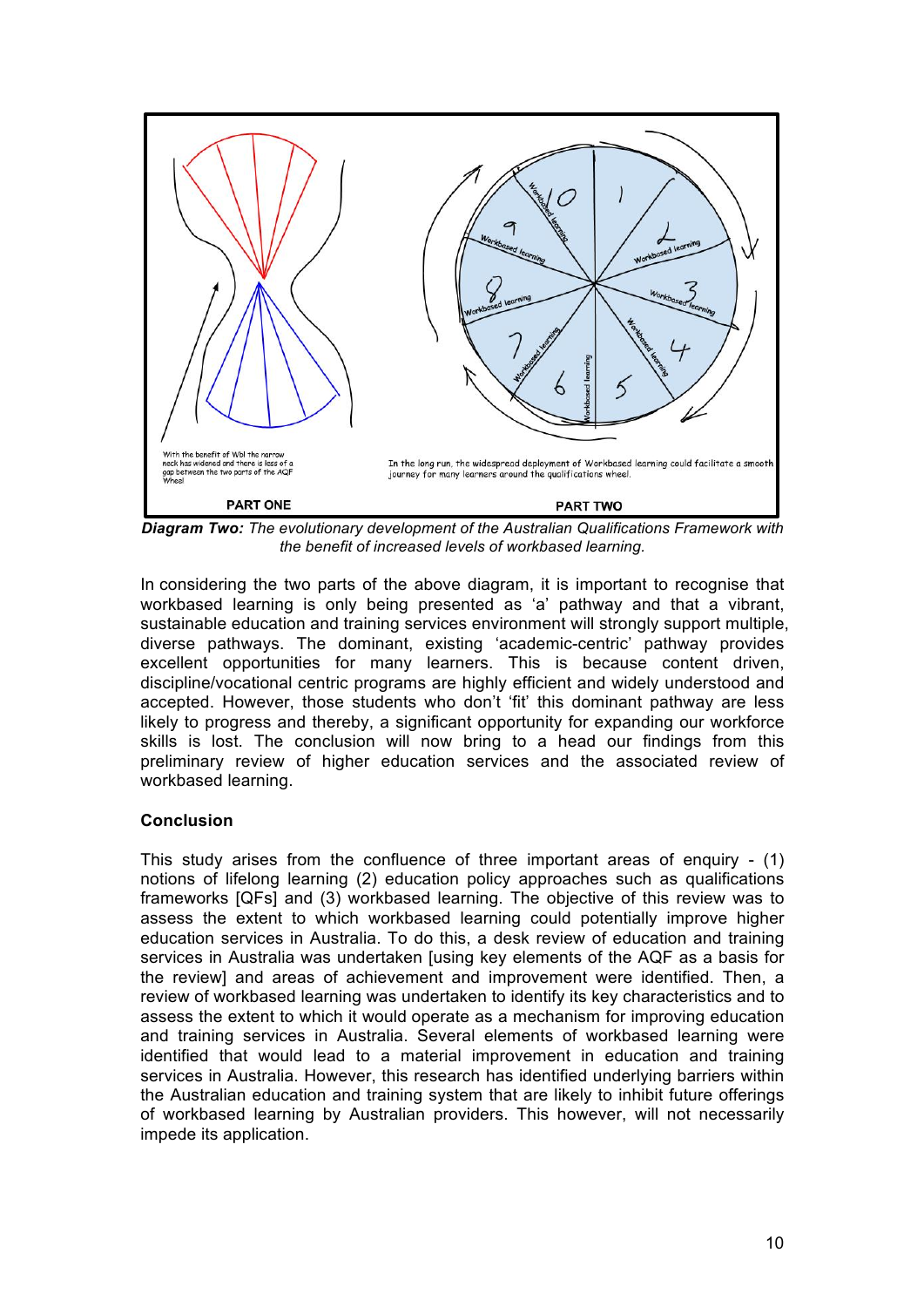Some authorities have already identified that new players and new institutions will enter the market to respond to the more flexible needs of individual students, businesses and the labour market (deWeert 2011). Australian universities have a strong future demand for bachelor degrees offered via the conventional academic pathway and the incentives are too high to falter from this path. In the absence of government policy, which was a significant factor in the development and growth of workbased learning in the UK (Garnett and Workman 2009), the growth of workbased learning will, most likely, depend on new entrants: be they new institutional structures or players from other jurisdictions. Early indications from the current research being undertaken into workbased learning in Australia, is that students' and employers' interest in workbased learning is likely to expand.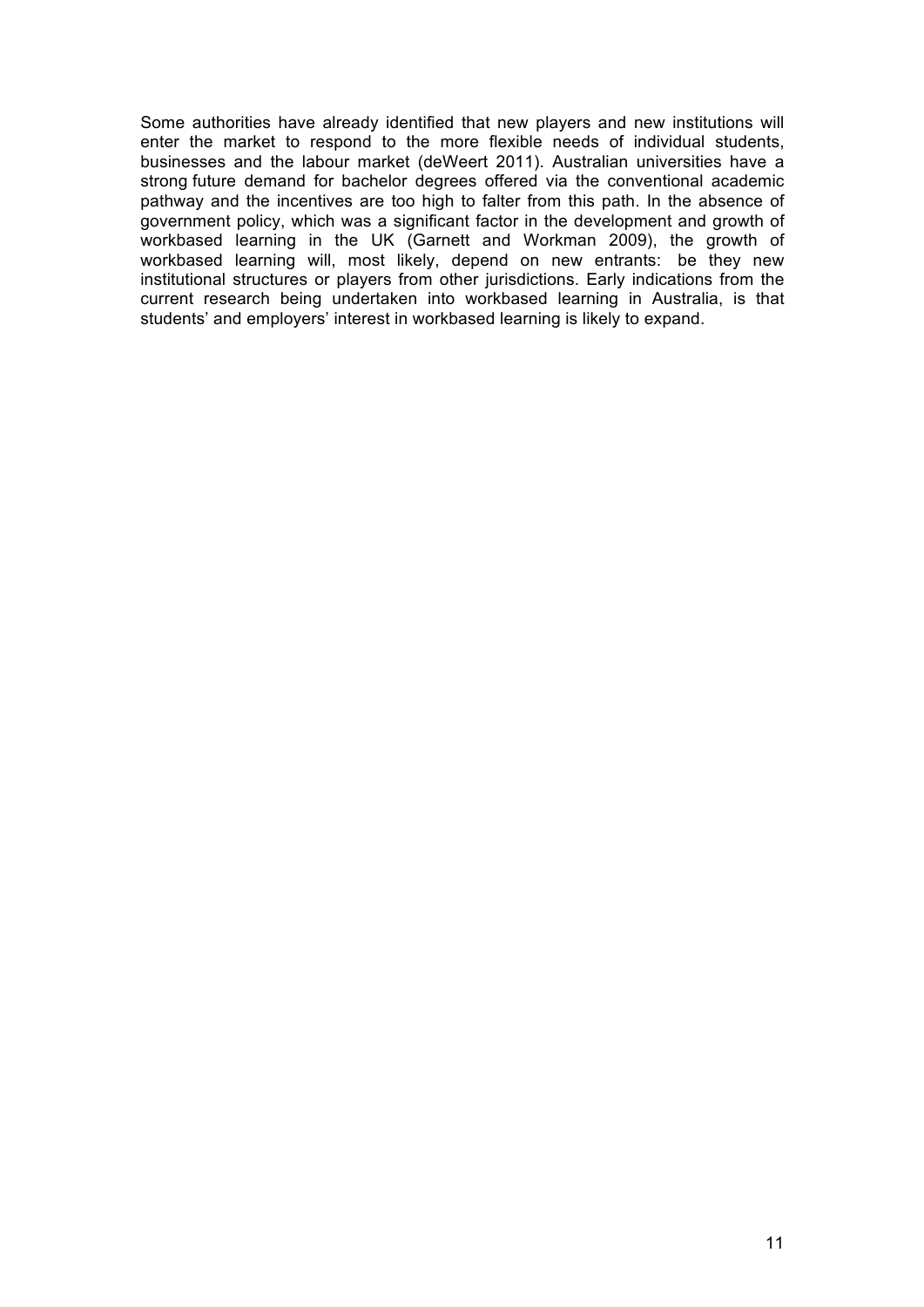#### **List of References**

Andersson, P. Fejes, A. Sandberg, F. 2013, 'Introducing research on recognition of prior learning', *International Journal of Lifelong Education* 32, pp. 405–411, doi:10.1080/02601370.2013.778069

Armsby, P. 2000, 'Methodologies of Work Based Learning', in: Portwood, D. Costley, C. (Eds.), *Work Based Learning and the University New Perspectives and Practices Seda Paper 109*, Staff and Educational Development Association [SEDA], Birmingham, pp. 35–42.

Armsby, P. Costley, C. 2000, 'Research Driven Projects', in: Portwood, D. Costley, C. (Eds.), *Work Based Learning and the University: New Perspectives and Practices Seda Paper 109*, Staff and Educational Development Association [SEDA], Birmingham, pp. 67–71.

AQF Council 2014, AQF Council's Terms of Reference and Strategic Plan, viewed 17/01/15, URL http://www.aqf.edu.au/council/about/ref-n-strat-plan/

AQF Council 2013, Australian Qualifications Framework 2nd Edition 2013. AQF Council 2009, *Building Better Connected Learning Through Improved Student Pathways (Pathways Project Report),* Commonwealth of Australia.

Australian Workforce and Productivity Agency 2013, Future Focus: 2013 National Workforce Development Strategy.

Ball, I. Manwaring, G. 2010, *Making it work: a guidebook exploring work-based learning (Guidebook)*. Gloucester.

Burke, G. Keating, J. Vickers, A. Fearnside, R. & Bateman, A. 2009, *Mapping Qualifications Frameworks across APEC Economies*. Singapore, APEC Human Resources Development Working Group, viewed 16/01/15,

http://www.voced.edu.au/content/ngv17218

Costley, C. 2000, 'The Boundaries and Frontiers of Work Based Knowledge', in: Portwood, D. Costley, C. (Eds.), *Work Based Learning and the University: New Perspectives and Practices Seda Paper 109*. Staff and Education Development Association, Birmingham, pp. 23–33.

Cairns, L. & Malloch, M. 2011, 'Theories of Work, Place and Learning: New Directions', in M. Malloch, L. Cairns, K. Evans, & B. N. O'Connor (Eds.), *The Sage Handbook of Workplace Learning*, pp. 3–16, Los Angeles, SAGE.

Costley, C. 2000, 'The Boundaries and Frontiers of Work Based Knowledge', in D. Portwood & C. Costley (Eds.), *Work Based Learning and the University: New Perspectives and Practices Seda Paper 109,* pp. 23–33, Birmingham, Staff and Education Development Association.

Costley, C. 2011, 'Workplace Learning and Higher Education', in M. Malloch, Margaret, L. Cairns, K. Evans, & B. N. O'Connor (Eds.), *The Sage Handbook of Workplace Learning*, pp. 395–406, Los Angeles: SAGE.

Costley, C. Elliott, G.C. Gibbs, P. 2010. *Doing Work Based Research*, SAGE Publications.

Costley, C. Armsby, P. 2007. 'Methodologies for undergraduates doing practitioner investigations at work', *Journal of Workplace Learning 19*, 131–145.

Costley, C. & Lester, S. 2012. 'Work-based doctorates: professional extension at the highest levels', *Studies in Higher Education*, *37*(3), 257–269.

doi:10.1080/03075079.2010.503344

Cunningham, I. Dawes, G. & Bennett, B. 2004, *The Handbook of Work Based Learning*, Aldershot, Gower.

CEDEFOP, 2010. *Linking credit systems and qualifications frameworks: An international comparative analysis (Research No. Report No. 5)*, European Centre for the Development of Vocational Training [Cedefop], Luxembourg.

CEDEFOP, 2011. *Labour-market polarisation and elementary occupations in Europe (RESEARCH PAPER No. 9)*, Publications Office of the European Union, Luxembourg.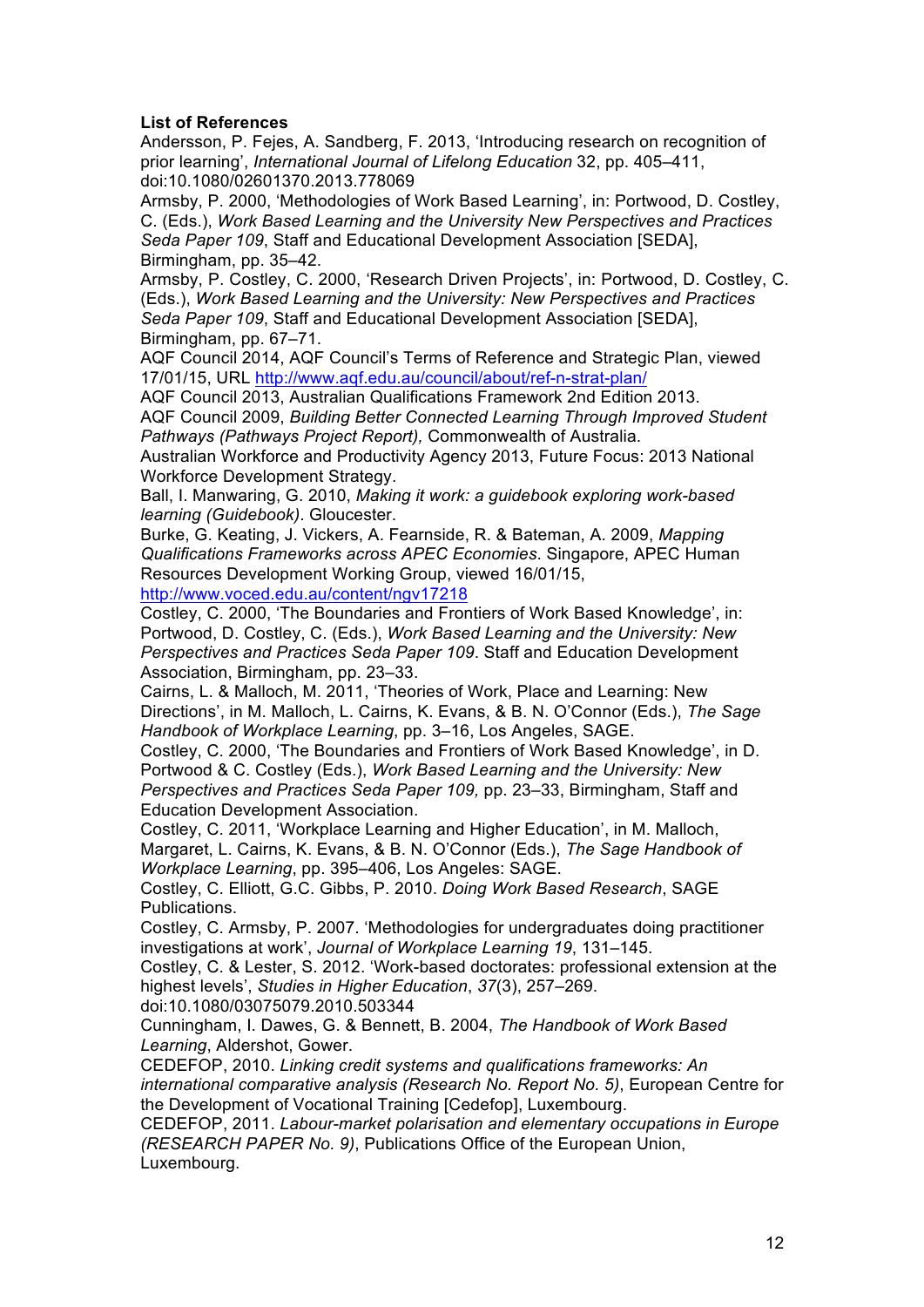CEDEFOP, 2013. *Qualifications frameworks in Europe: forging the right links (Briefing Note Report)*, European Centre for the Development of Vocational Training [Cedefop], Luxembourg.

CEDEFOP, EQF, 2013. *Information on the Cedefop study on "Qualifications at level 5 of the EQF,* EQF Advisory Group.

CEDEFOP, ETF, 2013. *Global National Qualifications Framework Inventory: Country Cases from EU and ETF Partner Countries (Research Report)*, European Training Foundation.

Doncaster, K. 2000. 'Recognising and Accrediting Learning and the Development of Reflective Thinking', in: *Work Based Learning and the University: New Perspectives and Practices, SEDA Paper 109*. Staff and Education Development Association, Birmingham, pp. 51–57.

Education and Culture DG, EQF, 2013. The European Qualifications Framework for Lifelong Learning.

deWeert, E. 2011. *Perspectives on Higher Education and the labour market (Review of international policy developments) (Research Report)*, Center for Higher Education Policy Studies, Netherlands.

Elkjaer, B. 2008, 'Pragmatism A learning theory for the future', in: IIleris, K. (Ed.), *Contemporary Theories of Learning: Learning Theorists... In Their Own Words*, Routledge, Hoboken.

Garnett, J. 2000, 'Organisational Culture and the Role of Learning Agreements', in: Portwood, D., Costley, C. (Eds.), *Work Based Learning and the University Seda Paper 109. Staff and Educational Development Association*, Birmingham, pp. 58–66. Garnett, J. 2010. 'Recognising, Assessing and Rewarding Work Experience', in: *Understanding Work Based Learning*, Ashgate Publishing Group, Farnham, Surrey, GBR.

Garnett, J. 2013, Middlesex University Work Based Learning - Work Based Learning field of Study. Middlesex University.

Garnett, J. Costley, C. & Workman, B. (Eds.) 2009, *Work Based Learning Journeys to the Core of Higher Education*. Middlesex: Middlesex University Press.

Garnett, J. & Workman, B. 2009, 'The Development and Implementation of Work Based Learning at Middlesex University', in J. Garnett, C. Costley, & B. Workman (Eds.), *Work Based Learning Journeys to the Core of Higher Education* pp. 2–14, Middlesex: Middlesex University Press.

Garnett, J. & Young, D. (Eds.) 2008, *Work-based Learning Futures 11*. University Vocational Awards Council. Retrieved from

http://www.uvac.ac.uk/resources/publications/ (accessed 23.11.13).

Garnett, J. & Young, D. (Eds.) 2009, *Work-based Learning Futures 111*. University Vocational Awards Council. Retrieved from

http://www.uvac.ac.uk/resources/publications/ (accessed 13.2.14).

Guthrie, H. Stanwick, J. Karmel, T. 2011, *Pathways: developing the skills of Australia's workforce (Research Report),* National Centre for Vocational Education Research, Adelaide, South Australia.

Hackett, L. Shutt, L. MacLauchlan, N. 2012, *The way we'll work: Labour market trends and preparing for the hourglass (Research Report),* University Alliance. Halcomb, E. Andrew, S. Peters, K. Salamonson, Y. Jackson, D. 2010, *Casualisation of the teaching workforce: implications for nursing education,* viewed 23.2.14, http://ro.uow.edu.au/cgi/viewcontent.cgi?article=1748&context=smhpapers

Harris, R. Rainey, L. Sumner, R. 2006, *Crazy paving or stepping stones? Learning pathways within and between vocational education and training and higher education (Research Report)*, National Centre for Vocational Education Research, Adelaide, South Australia.

Kennedy, P. 2000, 'Applying Work Based Learning to Undergraduate Study', in: Portwood, D. Costley, C. (Eds.), *Work Based Learning and the University: New*